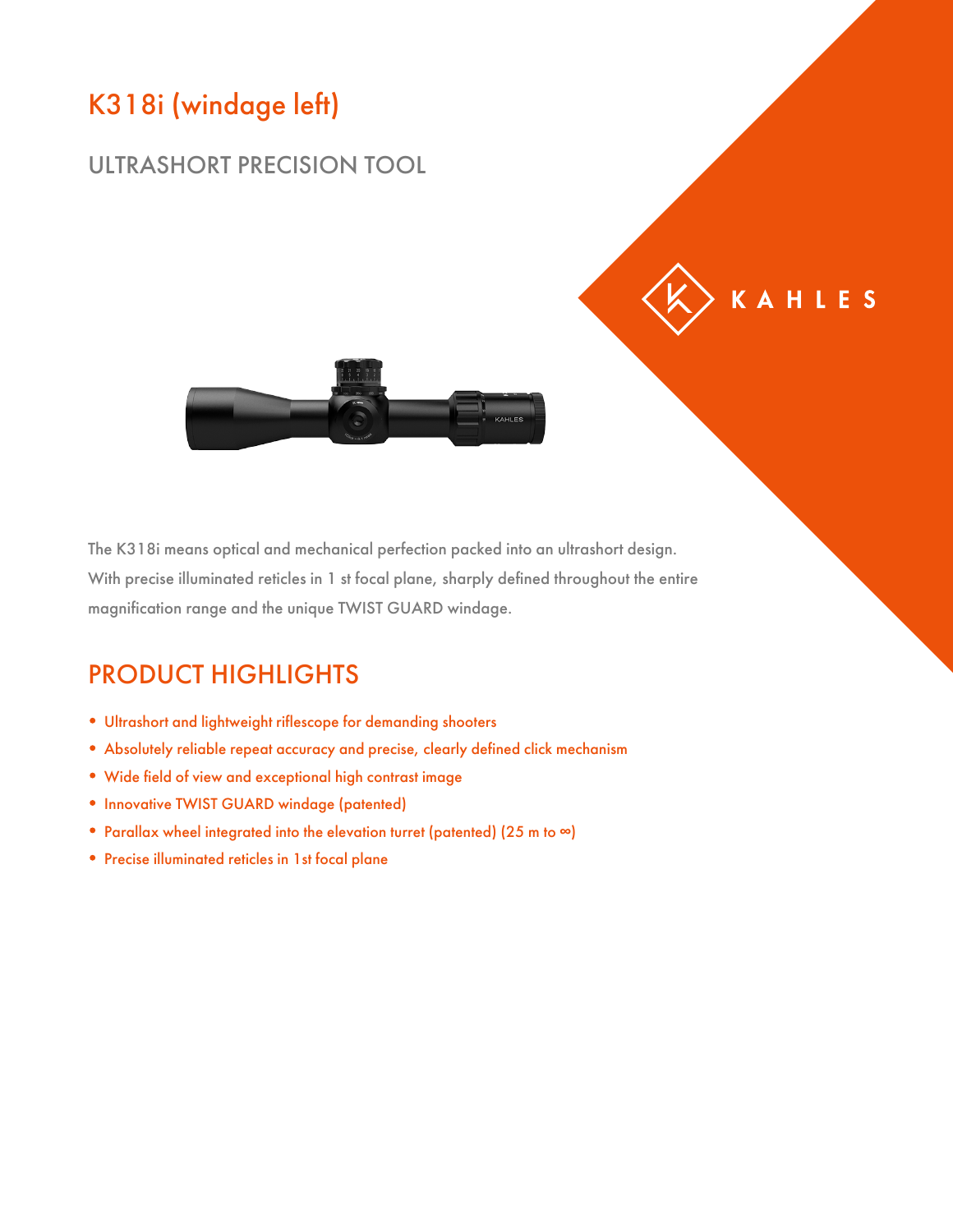## TECHNICAL DATA

| Magnification:               | $3.5 - 18$                                                       |
|------------------------------|------------------------------------------------------------------|
| Eye relief:                  | $3.62$ in                                                        |
| Field of view:               | 27.8 - 5.5 in/100 yds                                            |
| Diopter compensation:        | $+2.5 / -3.5$ dpt                                                |
| Twilight factor (DIN 58388): | $13.2 - 30.0$                                                    |
| Impact correction per click: | .1 MRAD   1/4 MOA                                                |
| Adjustment range (E/W):      | 106.0 / 72.0 in/100 yds   30.0 / 20.0<br>MILS   102.0 / 69.0 MOA |
| Parallax adjustment:         | 25 m till $\infty$                                               |
| Tube diameter:               | 34 mm $/ 1.34$ in                                                |
| Length:                      | 12.3 in                                                          |
| Weight:                      | 33.2 oz                                                          |
| Focal plane:                 | 1                                                                |
| Illuminated:                 | Yes                                                              |
| Warranty:                    | 10 years                                                         |